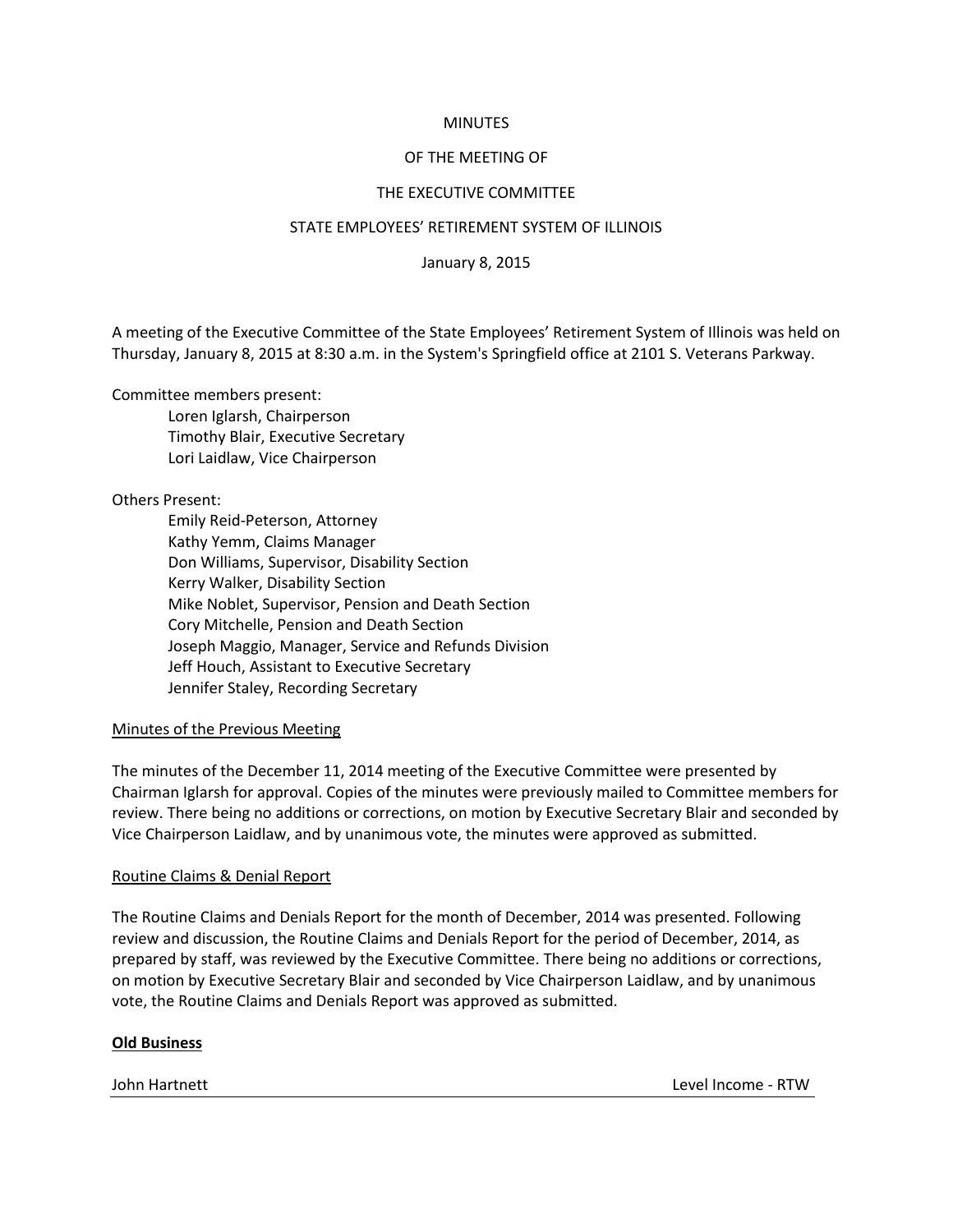John Hartnett originally retired May 1, 2003 electing the level income option and subsequently returned to work September 4, 2012. Upon his return, SERS refunded his ERI contributions and adjusted his service credit. Mr. Hartnett is currently working and is contemplating retiring again.

The Pension Section is seeking advice as to whether his "second" retirement would be calculated using the level income option since his "first" retirement was based on Mr. Hartnett selecting a level income option. Attorney Bochenek previously advised the Committee that the Pension Code was silent on this question, but that there were difficulties in continuing with the initial election.

At the May Executive Committee meeting, Steve Bochenek, SERS' attorney, recommended working up figures on different scenarios to propose to Mr. Hartnett and the Committee deferred the case.

At the January 8, 2015 meeting, after discussing the case, Chairman Iglarsh made a motion for removal of level income upon re-retirement, providing Mr. Hartnett pays back the additional monies received pursuant to the level income option prior to his retirement, seconded by Vice Chairperson Laidlaw. All were in favor.

| Vouchering – Repayment of Funds - Recommendation<br>Cathy Formigoni |
|---------------------------------------------------------------------|
|---------------------------------------------------------------------|

Cathy Formigoni withdrew her funds from SERS under the Alternative Retirement Cancellation Payment (ARCP) buyout in 2004. The total ARCP distribution paid was \$52,704.24. Ms. Formigoni returned to permanent employment with the Office of the Attorney General effective October 1, 2014.

Ms. Formigoni was notified of the legislative 60 day repayment requirement on October 2, 2014. On November 13, 2014 SERS received a written response from Ms. Formigoni explaining she was unable to meet the 60 day repayment requirement. Included in her written response was a requested installment repayment amount of \$439.20 or \$219.60 per pay period to extend over a ten year period.

On November 14, 2014 Ms. Formigoni spoke with the SERS ARCP repayment specialist, Jennifer Paoni. Ms. Formigoni clarified she no longer had the ARCP funds available for a lump sum repayment. Ms. Paoni discussed that due to the size of the ARCP payout, the maximum repayment plan would be 5 years (60 months). The monthly repayment of \$878.40, or \$439.20 per pay period, would be required.

Ms. Formigoni indicated the 5 year repayment plan would make it impossible for her to meet her financial obligations and requested an opportunity to appeal for an extension as outlined in her November 13, 2014 letter.

Ms. Formigoni was present at the December 11, 2014 meeting to explain why she didn't feel she could make the payments over a 5 year period and meet her financial obligations.

The Committee referred this matter to the System's attorney for a recommendation for the January meeting.

At the January 8, 2015 meeting Attorney Reid-Peterson presented a recommendation, No.2015-01. The Committee recommends that the appeal of the Petitioner, Cathy S. Formigoni, be denied.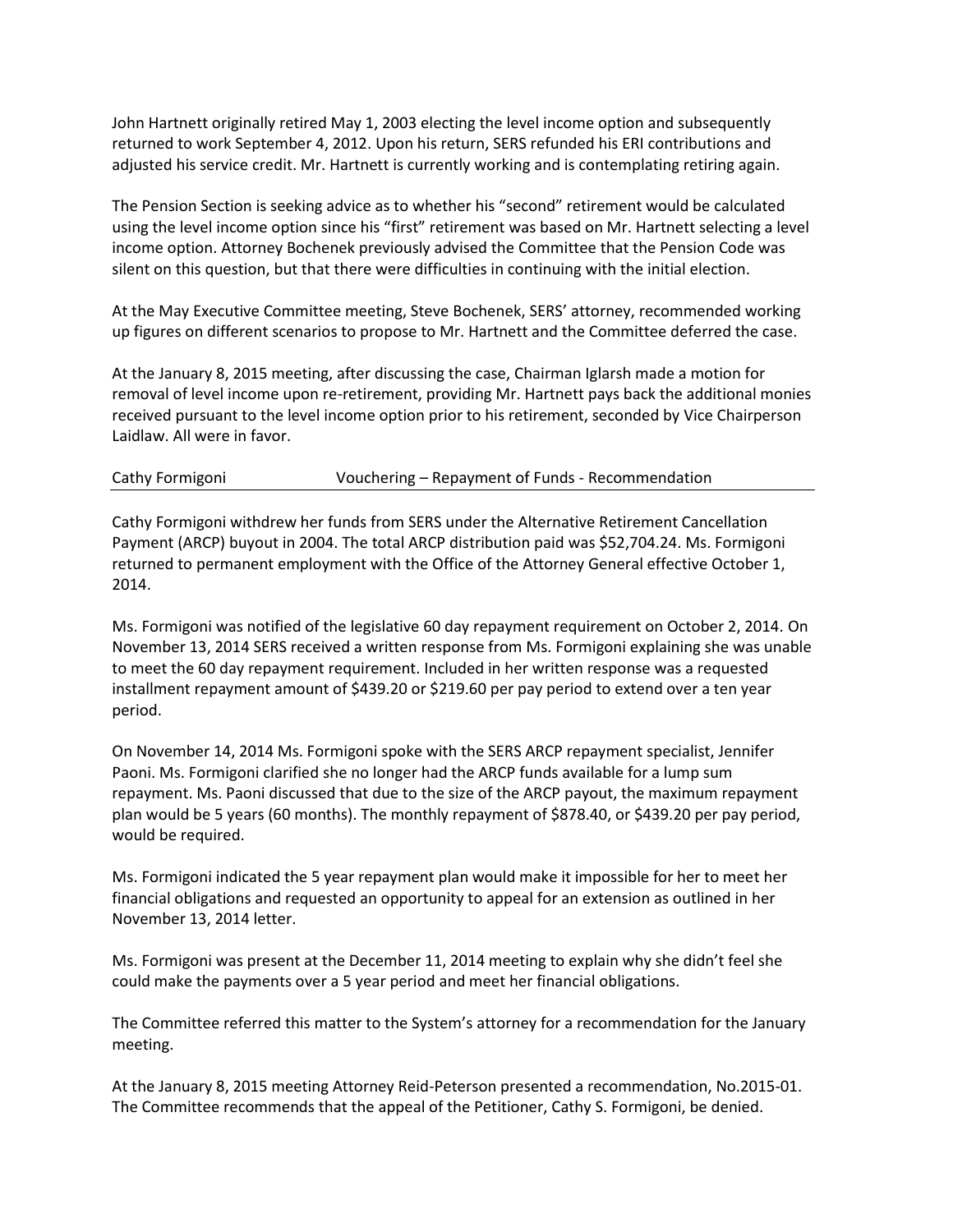Motion to approve was made by Vice Chairperson Laidlaw, seconded by Chairman Iglarsh. All were in favor.

Vickie Wade Pension - Recommendation

Vickie Wade was originally on nonoccupational disability and forfeited her disability March 31, 2008 to begin receiving her pension effective April 1, 2008. On her retirement application she listed her 21 year old son as a dependent child and therefore was not issued a widow/survivor refund.

Ms. Wade had heard from another state worker about a widow/survivor refund and was present at the December 11, 2014 Executive Committee meeting to explain to the Committee her situation and inquire if she could be eligible for this refund also if she would have stayed on disability and retired later. The Committee discussed her options and discovered that in the long run Ms. Wade came out ahead receiving the higher amount of her pension (due to the election of the level income option) than had she stayed on disability past the date her son turned 22 and then gone on a pension. Due to the election of the level income option at retirement, her benefit will be reduced by the estimated Social Security amount at age 62.

After further discussion, the Committee recommended referring Ms. Wade's case to SERS' attorney for a recommendation.

At the January 8, 2015 meeting Attorney Reid-Peterson presented a recommendation, No.2015-02. The Committee recommends that the appeal of the Petitioner, Vickie Wade, be denied and that Petitioner is not entitled to a refund of her widow/survivor contributions. Motion to approve was made by Vice Chairperson Laidlaw, seconded by Executive Secretary Blair. All were in favor.

### **New Business**

| James Provenzano | Disability – Requesting Occupational Benefits |
|------------------|-----------------------------------------------|
|                  |                                               |

James Provenzano is a Highway Maintainer for the Illinois Department of Transportation. Mr. Provenzano was paid workers' compensation temporary total disability (TTD) from November 1, 2005 through August 22, 2012. Mr. Provenzano received 2 different awards for TTD through the Illinois Workers' Compensation Commission (IWCC). He returned to work full duty August 23, 2012. He settled this workers' compensation claim for 12.5% MAW = \$36,547.00

First IWCC decision of December 4, 2007 awarded TTD from November 8, 2005 through January 18, 2006; from January 27, 2006 through February 9, 2006; and from February 21, 2006 through December 5, 2006. The second IWCC Decision was reviewed and finalized June 3, 2010 ordering TTD benefits from December 7, 2006 through August 12, 2008 and continuing.

Mr. Provenzano received occupational disability benefits through SERS from November 16, 2005 through January 18, 2006. Mr. Provenzano had requested occupational disability from the time periods of January 27, 2006 through February 9, 2006 and February 21, 2006 through August 22, 2012 and was denied by SERS.

Dr. Agatuggi reviewed Mr. Provenzano's file on 3 occasions; February 7, 2011, March 3, 2011, and March 30, 2011, each time opining disability impairment had not been established. On May 12, 2011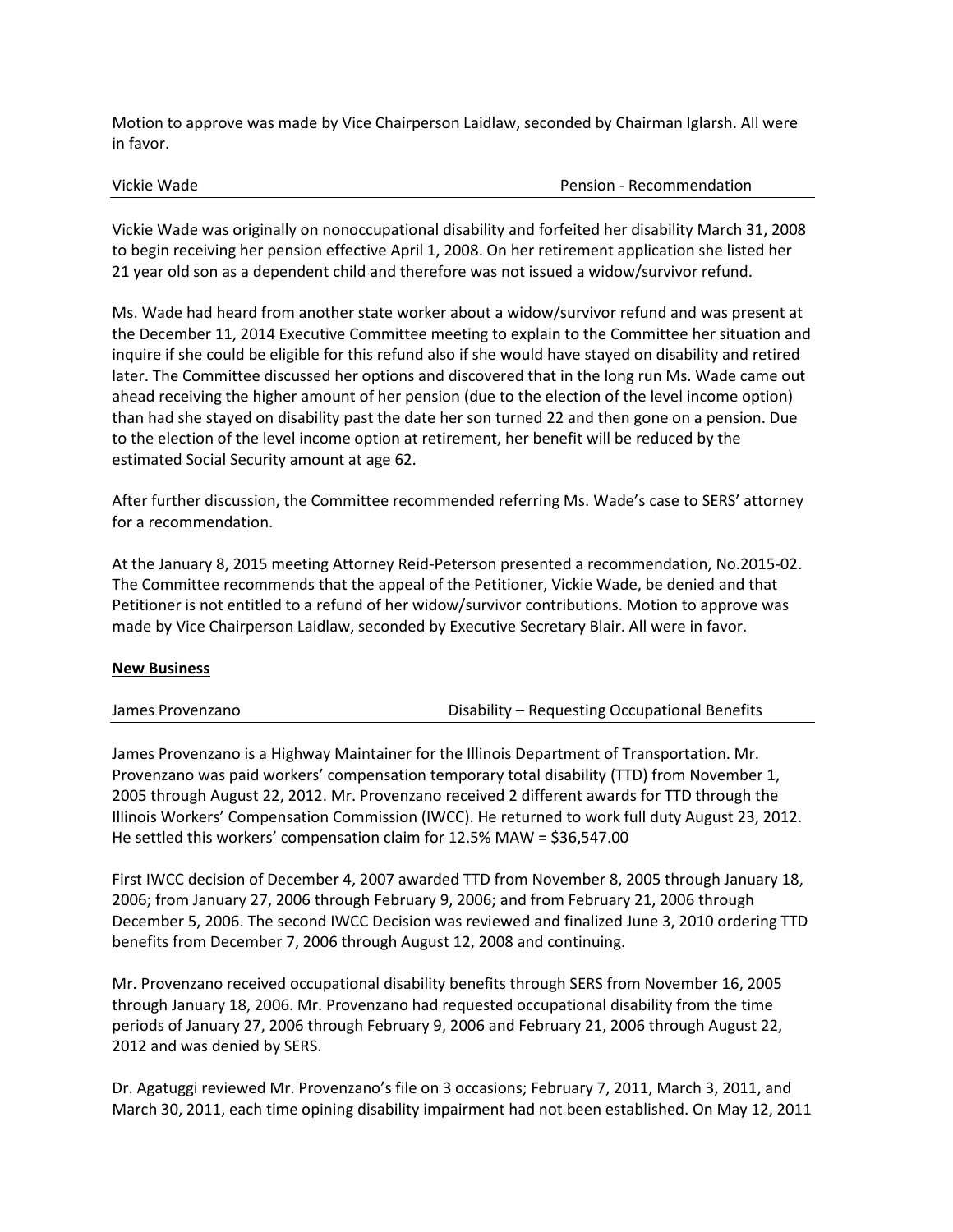Mr. Provenzano's appeal was denied by the Executive Committee based on Dr. Agatucci's opinion. Dr. Terry, the treating doctor, was concerned about his condition and performed surgery on January 10, 2012. James Provenzano was able to return to work on August 22, 2012. Mr. Provenzano is requesting occupational benefits for the time he was paid workers' compensation.

After discussing the facts of the case, Chairman Iglarsh made a motion to approve the request for occupational disability benefits to Mr. Provenzano, seconded by Vice Chairperson Laidlaw. All were in favor.

| Steve Spina | Occupational Disability - 12 Month Rule |
|-------------|-----------------------------------------|
|-------------|-----------------------------------------|

Steve Spina works as a highway maintainer for the Department of Transportation, District 1. He had last worked on October 16, 2009. He began a service connected leave of absence on October 24, 2009 due to an umbilical hernia which occurred while he was working. Mr. Spina returned to work on November 24, 2009.

Mr. Spina has requested a written appeal to the Executive Committee so that the 12 month filing limitation can be waived. He was paid TTD for this time period.

After some discussion, Chairman Iglarsh moved for approval of the appeal of the 12 month filing limitation, seconded by Executive Secretary Blair. All were in favor.

| John Kremitzki |  |
|----------------|--|
|                |  |

Occupational Disability – 12 Month Rule

John Kremitzki worked as a building and grounds maintenance worker for the State of Illinois Department of Military Affairs. He stopped working on June 23, 2011 and began a medical leave of absence on June 24, 2011. He has never returned to work.

Though this member is entitled to occupational benefits since the time he was placed on TTD benefits through the IWCC, he states that he was unaware of his rights and would like the Executive Committee to waive the 12 month filing limitation. A disability packet was given to him on October 29, 2014 and his application was received on December 12, 2014. His agency notified SERS of his disability on December 22, 2014.

John Kremitzki is appealing the denial of his disability benefits. He is requesting that the 12 month rule be waived.

After some discussion, a motion was made by Executive Secretary Blair to approve Mr. Kremitzi's appeal of the denial of his disability benefits, seconded by Vice Chairperson Laidlaw. All were in favor.

Daniel Breit Repayment of Pension Payment

Mr. Breit retired effective January 1, 2003 under the provisions of the Early Retirement Incentive. He returned to work on December 16, 2003 at which time his pension was suspended and his active account with SERS was reinstated. He was sent a letter dated January 14, 2004 advising him that he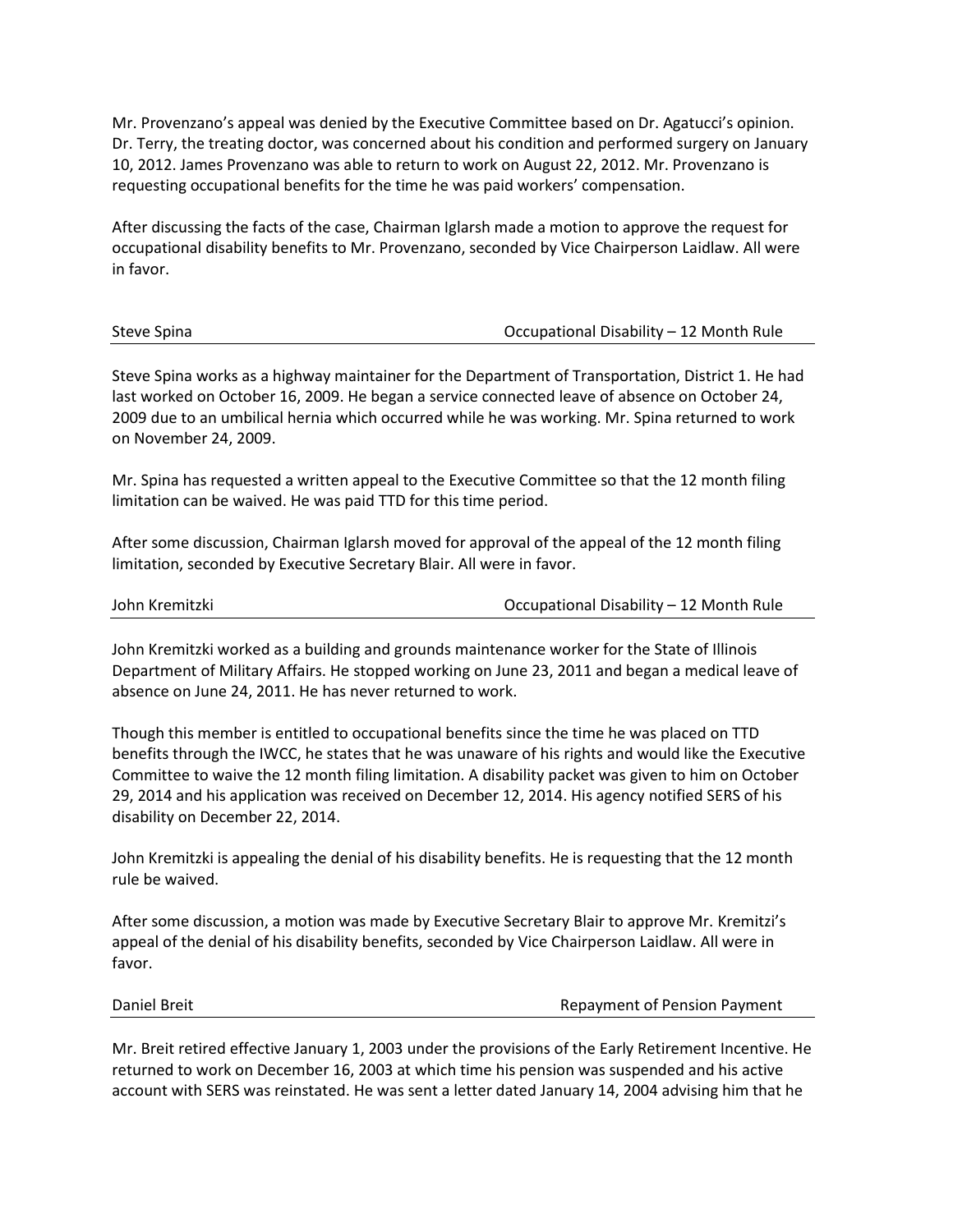could repay his pension within 5 years and have his new pension recomputed as if he had never retired. Mr. Breit advises that he was not aware of the 5 year requirement and never received the January 14, 2004 letter because it did not have his apartment number. There is no record in the imaged correspondence that the January 14, 2004 letter was returned.

Mr. Breit called to request to repay the pension which was denied and included in the routine claims and denial report for the December 11, 2014 meeting. He is now asking the Committee to approve an exception to allow him to repay his pension, even though he is beyond the five year limitation in 40 ILCS 14-111. His estimated monthly pension as of December 31, 2014 without the repayment is \$2,372.65 and with the repayment is \$2,774.34. This is an increase of \$401.69.

After some discussion, Chairman Iglarsh made a motion for approval of the request of Daniel Breit to repay his pension (in a lump sum), seconded by Vice Chairperson Laidlaw. All were in favor.

| Walter Rasmussen | Death Benefit Waiver by son, Robert Rasmussen |
|------------------|-----------------------------------------------|
|                  |                                               |

Walter C. Rasmussen died on October 14, 2014. He was retired and receiving a monthly retirement annuity. He has collected in excess of his contributions and interest; therefore, a one-time payment of \$500.00 is due to his named beneficiaries. His wife was his primary beneficiary but predeceased him on July 14, 1998.

One of his two sons, Robert Rasmussen, has filed a duly executed waiver of the death benefit. The total \$500.00 will be paid to Garry G. Rasmussen if this waiver is approved.

After reviewing the case, a motion was made by Executive Secretary Blair to approve the waiver of death benefits of Robert Rasmussen, allowing the payment to Garry G. Rasmussen. The motion was seconded by Chairman Iglarsh. All were in favor.

Elizabeth McCormick retired reciprocally with IMRF effective August, 2013.

While SERS was reviewing the cost of living increases for 2015, it was discovered that Ms. McCormick was .25 month short from meeting the Rule of 85. Due to this, her pension was backed up to an effective date of September, 2013 and created an overpayment for the month of August, 2013 in the amount of \$2,579.11.

Ms. McCormick is requesting to be allowed to purchase 1 day from her paid sick and vacation days after the 90 day limitation so her pension will still be effective August 1, 2013 and she will no longer have an overpayment from SERS and IMRF.

After some discussion, Vice Chairperson Laidlaw motioned to approve Ms. McCormick's request to purchase the 1 day to allow her pension effective August, 2013, seconded by Executive Secretary Blair. All were in favor

Fred Williams **Pension – Wants Alternative Formula**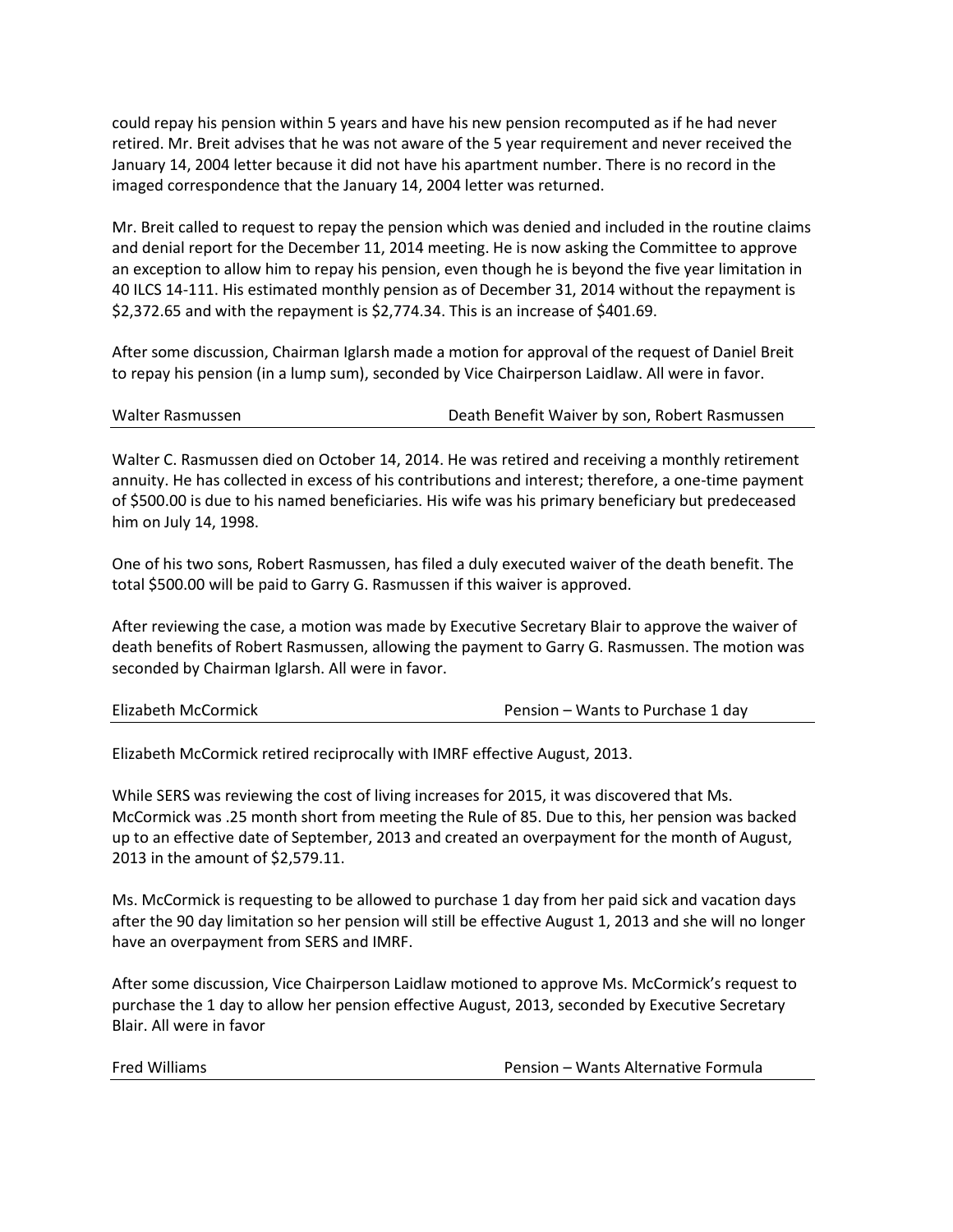Fred Williams resigned from the Department of Corrections on October 17, 2014 with a pension effective date of November 1, 2014. He has 296.25 months of service credit and is 54 years old. Mr. Williams completed a 1404 to establish service credit for 2 months. He also had 28 unpaid sick days which equals 1.50 months of service credit.

Mr. Williams is .25 month short of meeting 25 years in the alternative formula. Mr. Williams claims his agency told him that he had sick days to "burn" so he used those, not knowing he needed them to be eligible for a pension November 1, 2014. Mr. Williams has purchased all of his available service credit. He is asking to be allowed to retire effective November 1, 2014 under the alternative formula although he is .25 month short of having 25 years.

After some discussion, a motion was made by Chairman Iglarsh to allow Mr. Williams to retire effective November 1, 2014 under the alternative formula, seconded by Vice Chairperson Laidlaw. All were in favor.

| Guion Guglielmi | Pension - Rule of 85 - .75 Short |
|-----------------|----------------------------------|

Guion Guglielmi retired effective April 1, 2013. When Mr. Guglielmi retired, his pension was reduced to 74.5% because he did not meet the Rule of 85. Once his service credit posted for his paid sick and vacation days, his pension was adjusted retroactively to remove the age reduction.

While SERS was reviewing the cost of living increases for 2015, it was discovered that Mr. Guglielmi was .75 months short from meeting the Rule of 85. Due to this, his pension was changed to an effective date of May 1, 2013 and created an overpayment for the month of April, 2013 in the amount of \$3,726.64.

Mr. Guglielmi is asking to be allowed to purchase .25 month of service credit remaining from his paid sick and vacation days after the 90 day limitation in order to establish as much service credit as possible. He is asking to keep his pension with an effective date of April 1, 2013 with no overpayment, although he would still be .50 month short of meeting the Rule of 85 if allowed to purchase the .25 month service credit.

After some discussion, a motion was made by Executive Secretary Blair to allow Mr. Guglielmi to purchase the .25 month of service credit and keep his pension date effective April 1, 2013 (with no overpayment), seconded by Vice Chairperson Laidlaw. All were in favor.

| RTW – Account Reinstatement Request |
|-------------------------------------|
|                                     |

This account became eligible for a write-off in June, 1996. Contributions in the amount of \$22.80 widow/survivors' in the amount of \$2.85, and 1.75 months of creditable service were written off on June 25, 1996. Mr. Miner has returned to work and he has requested that his account be reinstated.

The Service & Refunds Division is requesting the Executive Committee to approve the reinstatement of this account.

After some discussion, Chairman Iglarsh motioned to approve the request for reinstatement of John Miner's account, seconded by Vice Chairperson Laidlaw. All were in favor.